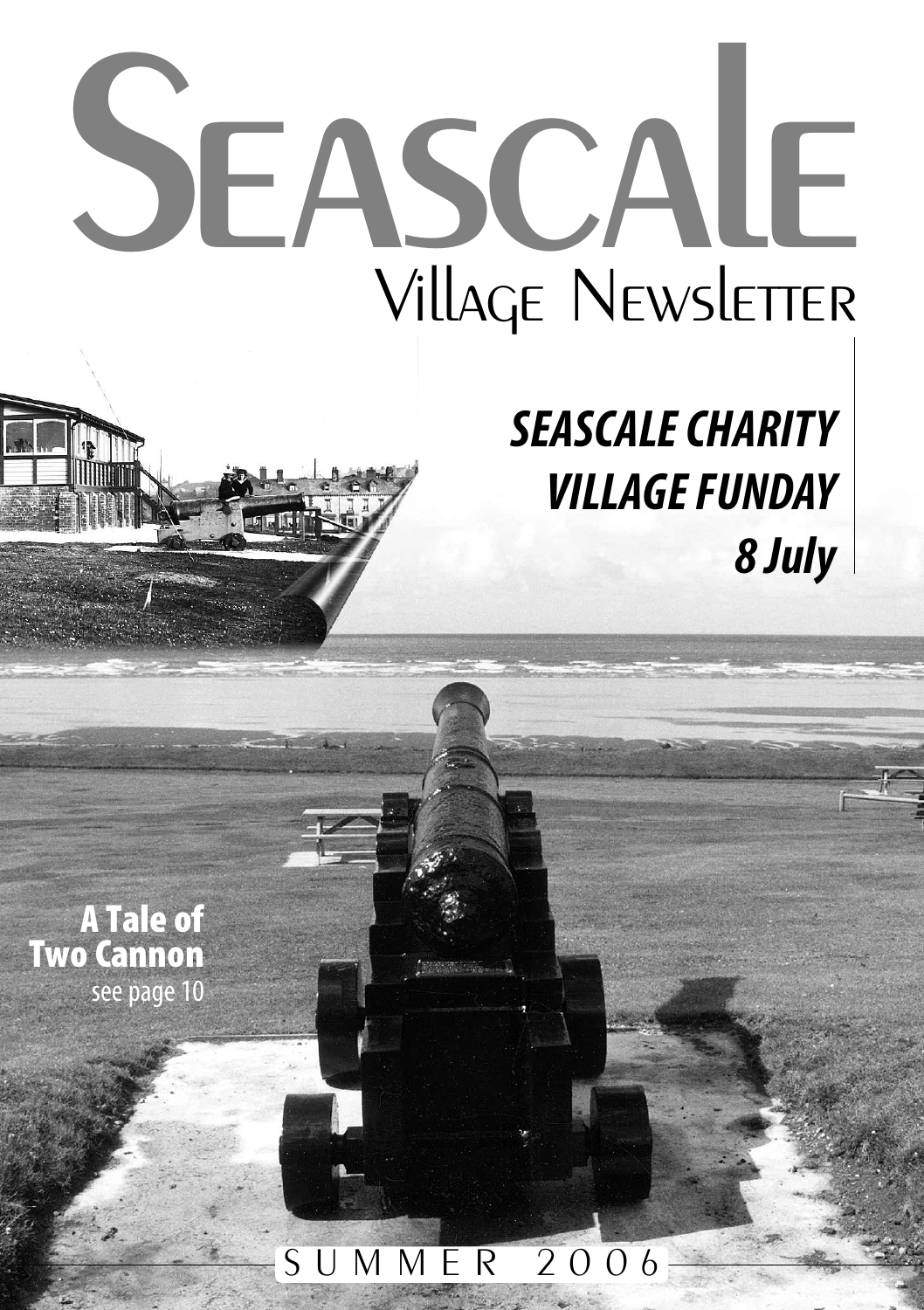# PARISH NEWS

**We have received a lot of good comments about the car park charges being dropped. We are in the process of setting up an honesty box to try and alleviate the cost to the village.**

*When* you receive this newsletter the bakery will *have reopened* – *we wish the new owners well.* 

#### **We are running the Front Garden Competition again this year – good luck to all you keen gardeners. Would last year's winners please return the cups to a member of the Parish Council or Horticultural Society.**

I'm sure you will have noticed our plastic bottle recy*cling amenityin thecar park. Thereis a full write up in Copeland Matters.*

**I'm sorry to say we are still trying to get the untidy grassed areas sorted out; the firm that Mr Shand sold them to is saying they don't own them any more and say we have to get in touch with the Land Registry to find the new owners (we have tried but don't seem to be able to get any more information).**

*To update* you on village pavements – we are still *waiting for a workschedulefor this. I hope bythe next newsletter this will besorted out.*

#### **The beach is looking really good and with unlimited parking, if the good weather stays with us, we should see holidaymakers and locals enjoying this lovely green.**

*We had Steve Bishop down to talk about new enforcement laws. This wasyour chanceto ask questions. As the meeting was so poorly attended we have to assume you will be happy with all the new laws when they are brought into force.*

*E. Eastwood* Parish Council

#### **Wimbledon is upon us**

Not quite at that level, but are you aware what excellent facilities Seascale has for tennis? Ever thought you would like to play but worried that you are not good enough? Worry no more – many of us are not that good! Come along and give it a try. All you need is suitable footwear. We can lend you a racquet if necessary.

Seascale Tennis Club meets and plays on Sunday and Wednesday mornings from 9.30'ish – 12.00. For the more aspiring there are teams in the West Cumbria Tennis League playing during the summer evenings. Junior players would be particularly welcome. Tempted? Don't put it off – come and meet us.

*Melvyn Kendall* Chairman

## **British Red Cross – Seascale Centre**

The annual Red Cross Week Collection, 7-13 May 2006, raised £1,121.66. Thank you to all who gave so generously and those who helped.

Seascale Centre has various activities – Day Care, First Aid, and Fundraising. Volunteers are always welcome. For further information contact:

*Elizabeth Finlay* on 019467 28743.

#### **Library Seat**

You may have noticed a change at the front of the library: the wooden seat having become unsafe, the Parish Council has kindly removed it and temporarily placed a spare one there.

As the Seascale Women's Institute had purchased the original seat, they are planning to replace it with a new one soon.

Watch that space!

*Judy Hall* President, Seascale W.I.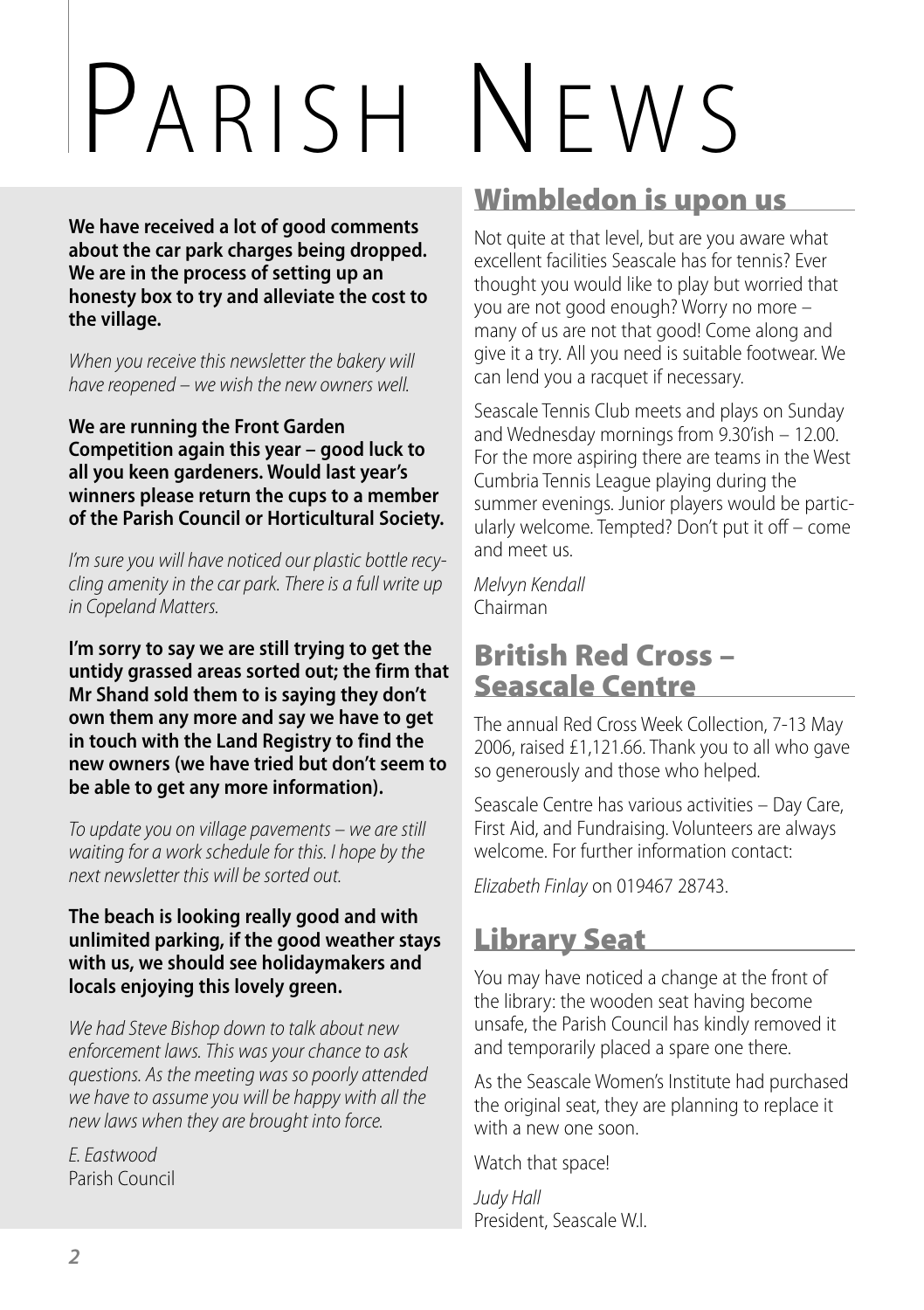#### **Rainbows**

The Rainbow unit is now running at full capacity; several girls made their Rainbow Promise and were given their badges earlier in the term. All three Leaders have also made their Promise as adults as they complete their Leadership training.

The Rainbows have been enjoying some activities that the Leaders did at the Guiders County Training Day in April. They have made and flown kites and more recently made mini-greenhouses in which they have planted handpainted pots with seeds. As the weather has become warmer they have been able to go to the playing field to play games too.

If you would like your daughter to be added to the waiting list, please contact Joan 019467 21164 or Jenny 01946 825887.

#### **Street Lights**

If one goes out near you, please note the number on it and...

For highway lights, ring the County Hotline Tel: 0845 609 6609

For pavement lights, ring the Copeland Hotline Tel: 0845 095 2100

#### **Seascale Horticultural Society**

#### **Fun Day Stall – 8 July 2006**

The SHS will be selling plants and cakes on a stall at the Calder House Fun Day on Saturday 8 July. We are hoping to raise funds to help towards the cost of the Flower Show so your support at this event will be much appreciated.

#### **Flower Show – 12 August 2006**

The Flower Show will be held this year on Saturday 12 August with the usual classes for all you creative people – Flowers, Fruit & Vegetables, Produce, Crafts, Flower Arranging and a wide range of classes for children. Last year's show produced a wonderful display, so please support us once again either by entering or just by coming along to admire the work of others.

## **TOP 10 JOBS IN YOUR GARDEN**

## **JULY**

- Check clematis for signs of clematis wilt.
- 2 Place conservatory plants outside now that it is warm.
- 3 Water tubs and new plants if dry, but be waterwise.
- 4 Dead-head bedding plants and repeat-flowering perennials to ensure continuous flowering.
- 5 Pick courgettes before they become marrows.
- 6 Treat apple scab.
- 7 Clear algae, blanket weeds and debris from ponds, and keep them topped up.
- 8 Order catalogues for next year's spring bulbs.
- Give the lawn a quick-acting summer feed, especially if a spring feed was not done.
- 10 Give woodwork a lick of paint or preserver while the weather is dry.

#### **AUGUST**

- 1 Prune Wisteria.
- 2 Don't delay summer pruning of restricted fruits, eg cordon/espalier.
- 3 Deadhead flowering plants regularly.
- 4 Watering! Particularly containers and new plants.
- 5 Collect seed from favourite plants.
- 6 Harvest sweetcorn and other vegetables as they become ready.
- 7 Continue cutting out old fruited canes on raspberries.
- 8 Lift and pot up rooted strawberry runners.
- 9 Keep ponds and water features topped up.
- 10 Feed the soil with green manures.

#### **SEPTEMBER**

- Divide herbaceous perennials.
- 2 Pick autumn raspberries.
- 3 Collect and sow seed from perennials and hardy annuals.
- 4 Dig up remaining potatoes before slug damage spoils them.
- 5 Net ponds before leaf fall gets underway.
- 6 Keep up with watering in the garden, as the ground may be dry from the summer.
- 7 Start to reduce the frequency of houseplant watering.
- 8 Clean out cold frames so that they are ready for use in the autumn.
- 9 Cover leafy vegetable crops with bird-proof netting.
- 10 Give evergreen hedges a final trim.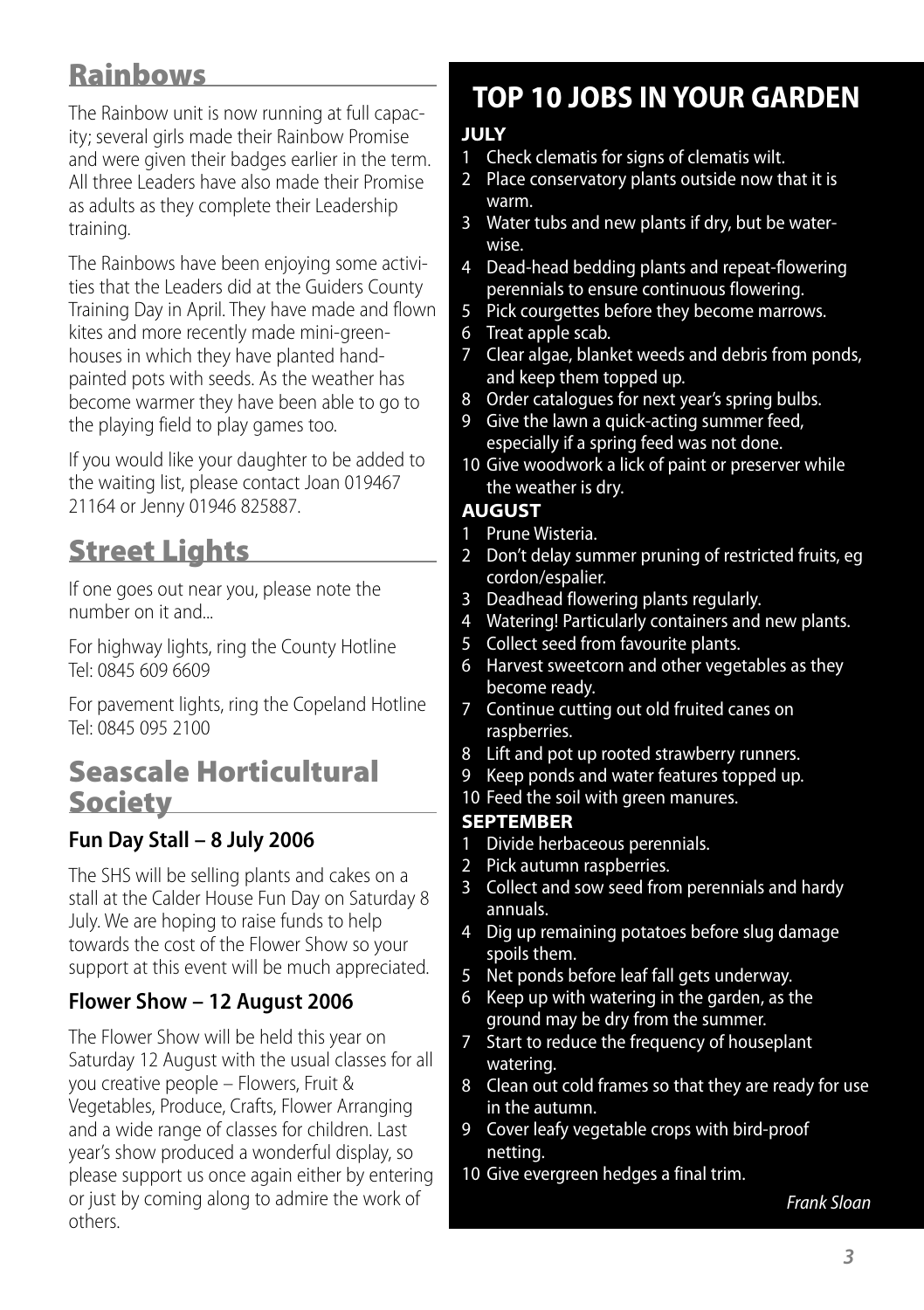## **New in town –** *Rapunzel*

Rapunzel Floral Design is owned and run by partners Pauline Lagan and Kevin Sanders. Pauline is a fully trained and qualified florist with 20 years' experience in the flower trade. She studied at Newbattle Abbey College in Edinburgh and Aberdeen University gaining City & Guilds 1, 2 , 3 in Floristry, Agriculture, Horticulture and Allied Industries. She has been interested in Art and Craft activities from a very early age.

She is also a member of the Carlisle and Cumbrian Artists and exhibits work around the county, her love of flowers and nature being a great source of material for her paintings as well as her floristry talent. Her handmade greetings cards, painted glassware, hand-decorated candles and some of her paintings are on display in the shop.

No doubt you will have seen her yellow delivery van around the district delivering between Whitehaven, Bootle and both valleys. Rapunzel is also a member of Flowergram which is a relay flower delivery service nation- and worldwide.

Pauline likes to pursue her instinct to portray colour, excitement and movement in her paintings. She says"Painting is not always about what you see but how you feel, a relation to the senses, the colourful waves of a bright dream".

Whatever your floristry needs, Rapunzel has a talented, qualified and dedicated Florist who will help you make the right choices whatever your budget.

"Special flowers for special people."

**NEW IMAGE** 5 South Parade Seascale Cumbria CA20 1P7 Telephone 01946 728496

N H H



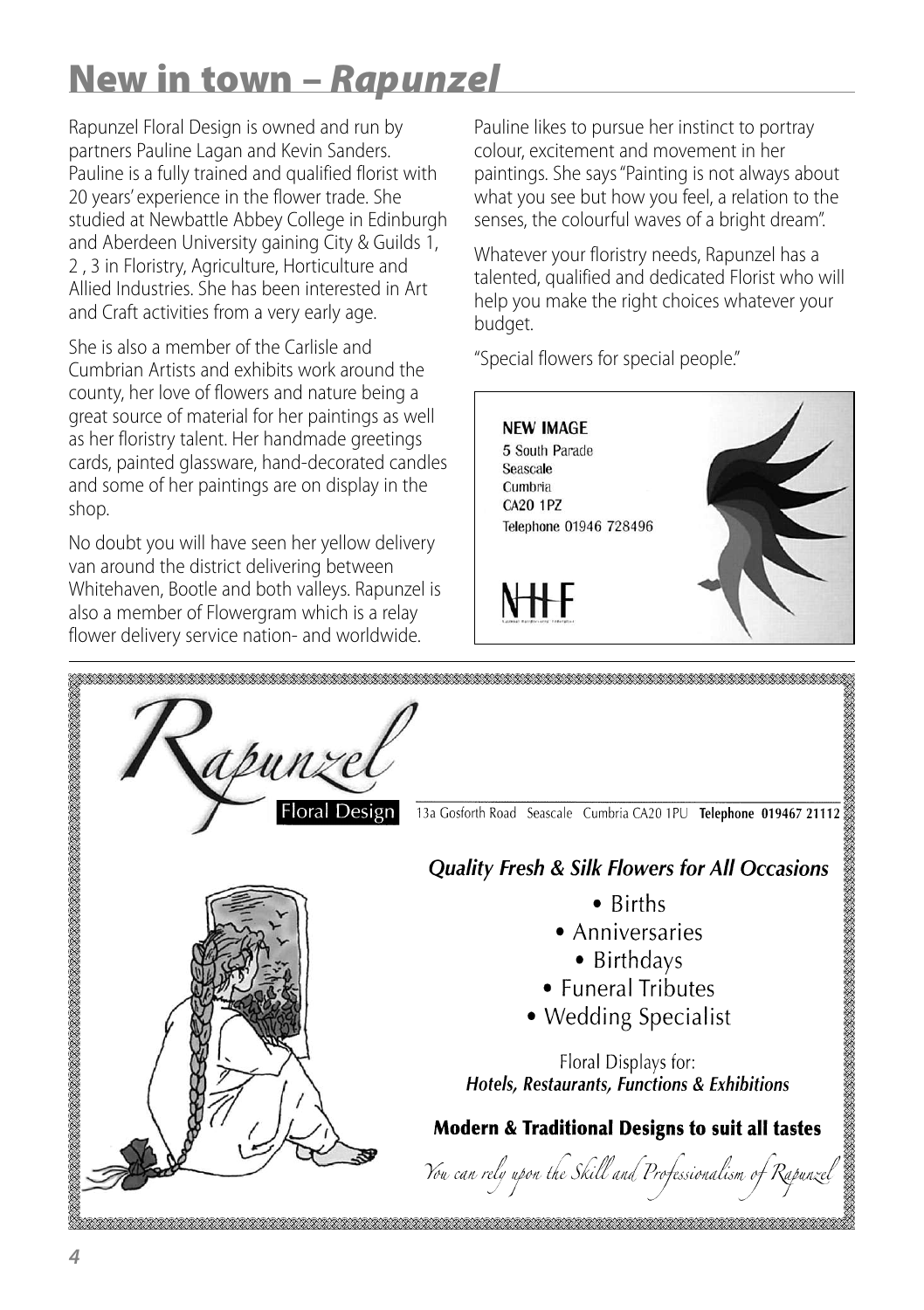## **Brownie News**

What an exciting start to the year we have had here at Brownies. We had a great 'Sleepover' on the 31 March. Not that anyone got much sleep though, for there was far too much to do to sleep. We went for a torchlight walk along the beach, followed by a delicious supper of pizza and chips. Then on the stroke of midnight, our three new Brownies, Chloe, Laura and Louise, all made their Promise, followed immediately by two of the Leaders, Karen Newbold and Joan Sim. Karen has now completed her Leadership Qualification and Maggie Huddleston also gained her Overnight Licence that evening.

Once we had all caught up on our sleep we packed our rucksacks again and headed off to Thwaites, near Millom, for our annual Pack Holiday. This time Karen Newbold was working toward her Pack Holiday Licence. The theme for the weekend was Scruffs Dog Show (no doubt a Jennifer Matches influence!). The whole weekend was centred around dogs and doggy activities accumulating in a 'Grand Dog Show' on the Sunday afternoon. Despite the weather we had a fantastic time and are eagerly looking forward to the next one!

Fourteen Brownies and three leaders recently visited Yottenfews, where we went pond dipping and tree hugging. It was a real fun evening and those taking part all gained their Discovery Badge.

We say goodbye to three Brownies soon – Claire, Joanna and Sarah who will be leaving us for Guides – but we will be welcoming three girls who are waiting to take their places.

At the last count we had 21 Brownies and wait for it – a staggering 10 leaders and helpers – Fantastic!

So from...

Lynn, Maggie, Karen, Christine, Joan, Lynn, Sarah, Laura and Laura ... Bye

*Lynn Pattison* 25413

## **Rangers**

We, the Rangers, have just returned from a weekend away training for our Duke of Edinburgh's Award expeditions. We stayed at Santon Bridge Village Hall and practised all sorts of things including team work, cooking on camping stoves and map reading. We did two mini expeditions (without getting lost), one of them carrying proper expedition rucksacks. On Saturday evening we walked up Irton Pike and some of us remade our Promises as the sun set. We also made a giant snake which we shall be entering in the Gosforth Fun Run! And we started to write this report.

At the end of April some of the Rangers who are also Young Leaders went to County Training Day along with several hundred adult leaders. Everyone who went learnt lots of new activities that they could do with the units that they help with and some stayed overnight and enjoyed another day of training on the Sunday.

Other activities that we have enjoyed are soap making with Madonna Adams and a visit from Rachel McKee, the Police Community Liaison Officer. We also had a go at encaustic art when you melt wax on an iron and then transfer the wax to card to make a picture.

Our next weekend away is at the end of June when some of us will be going on an International Opportunities weekend near Ullswater and, if we are lucky, we may be selected to represent Girlguiding abroad. At the beginning of August we are off to County Camp at Keswick. Our sub-camp will be especially for Rangers and Young Leaders and we will also have some Russian Guides and their leaders camping with us. Debbie Keighley, our County Commissioner who has been to Russia, came along to Rangers to tell us a little about Guiding in Russia and to *try* to teach us some useful words.

Then, in October, loads of us are going to Girlguiding's BIG GIG pop concert which this year is being held at Wembley Arena in London. We shall be doing some sightseeing too. For some of us this will be our first trip to London.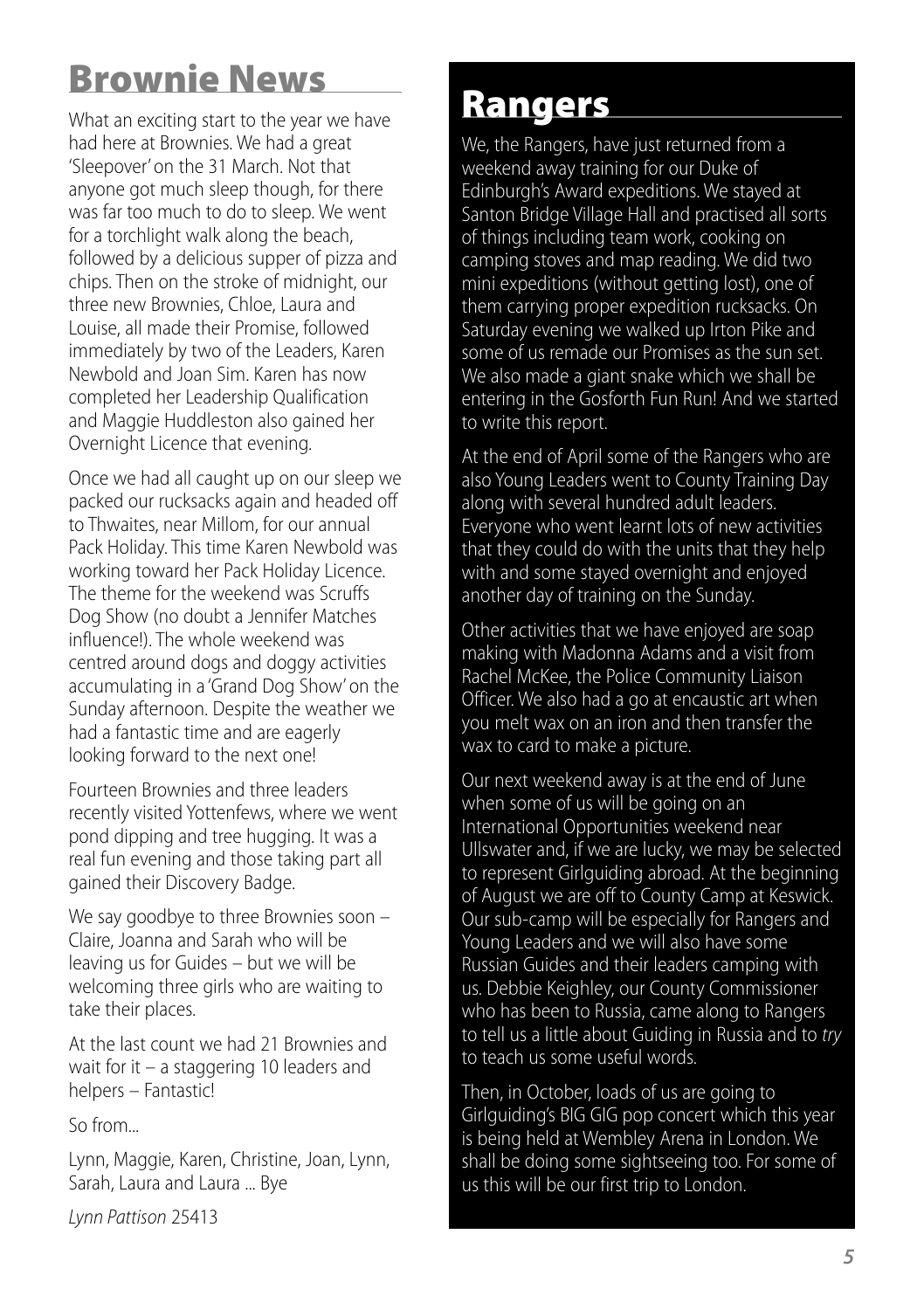## **Respect Campaign**

Cumbria Police are concerned about acts of minor criminal damage that have occurred over recent weeks and months in the Seascale area, with eight individual reports during March alone. The mirror for motorists going under the railway bridge has been vandalised four times this year and there has also been damage caused at Hallsenna Road, The Railway Station, Sea View and Wasdale Park.

The cost of the damage is not restricted to finance alone; the safety of road users (vehicular and pedestrian) may be compromised because visibility is severely reduced when the mirror is damaged.

Residents are concerned that this is detrimental to the quality of life in the area and police are keen to hear from anyone that can assist with enquiries in relation to these incidents of criminal damage or other anti-social behaviour. Anyone with information should contact local police on 0845 33 00 247 ext 3505 or alternatively call Crimestoppers on 0800 555 111 – which can be done anonymously.

### **Lives at Risk**

In the last five months the traffic mirror on Arch Hill has been vandalised four times. The cost so far to replace these has been over £1,200. When the money runs out at the County Council there will be no replacements. This would mean lives at risk – children going to school, cyclists, motorcyclists, all pedestrians and motorists.

If you see a crime this serious, please telephone the police right away – you could maybe save a life – and it could be you at risk!!

**If you have any information on crime/incidents in the village, please contact P.C.R. McKee on 0845 3300247**

## **Scouts**

One thing is for sure in scouting – nothing remains the same for long. Who would have thought in May, that I'd be writing this at the start of June, with the sun beating down, and summer showing signs of having arrived? It's great news for our Cubs who are at an adventure centre in Shropshire, and a massive change from when the Scouts were at the County Karting championship in April.

The Cubs enjoyed the 90th Birthday Party recently – next year, the movement will be in its centenary, so watch out for special activities. Now, they are enjoying all sorts of activities at Boreatton Park in Shropshire – zip-wire, abseiling, high ropes, quad biking and so on. One cub even managed a trip in an ambulance – nearly an air ambulance – but all was well, and he couldn't wait to get back on the quad bike to show it who was in charge.

In April the scouts attended the County Karting Championships at Littledale, camping over the weekend in sub-zero temperatures and participating in a range of activities supporting the main event – a 10-stage challenge for the home designed and built karts. The main kart came in 6th out of 16, but the second one came in 5th – despite having to have running repairs from branches and lashing (the event christened it the 'backwoods kart'). Unfortunately, even the running repairs failed, and the kart eventually finished without any of its bodywork – making the pushing very hard work for all. Teamwork proved far more important to success than vehicle robustness, but the team who won did manage to achieve both – well done to the all girl team from Workington.

There are three big events coming up: the group camp at Branthwaite again in June – this should be a good event, and we have already had an offer from a past scout leader to come and help, as well as a past Venture Scout Leader from Workington – things could get challenging. There's also the District trip to the South Lakes Wildlife Park, and we hope to see you at our stall at the Village Fun Day at Calder House – all we need is for the good weather to continue for all events.

A good number attended the District St George's Walk at Moresby, at the end of which everyone renewed their promises.

We couldn't achieve any of this without the help of parents and leaders – many thanks to John, Phil and Alix – there would have been no Karting championship without you. We have started a parents' rota to ensure that we always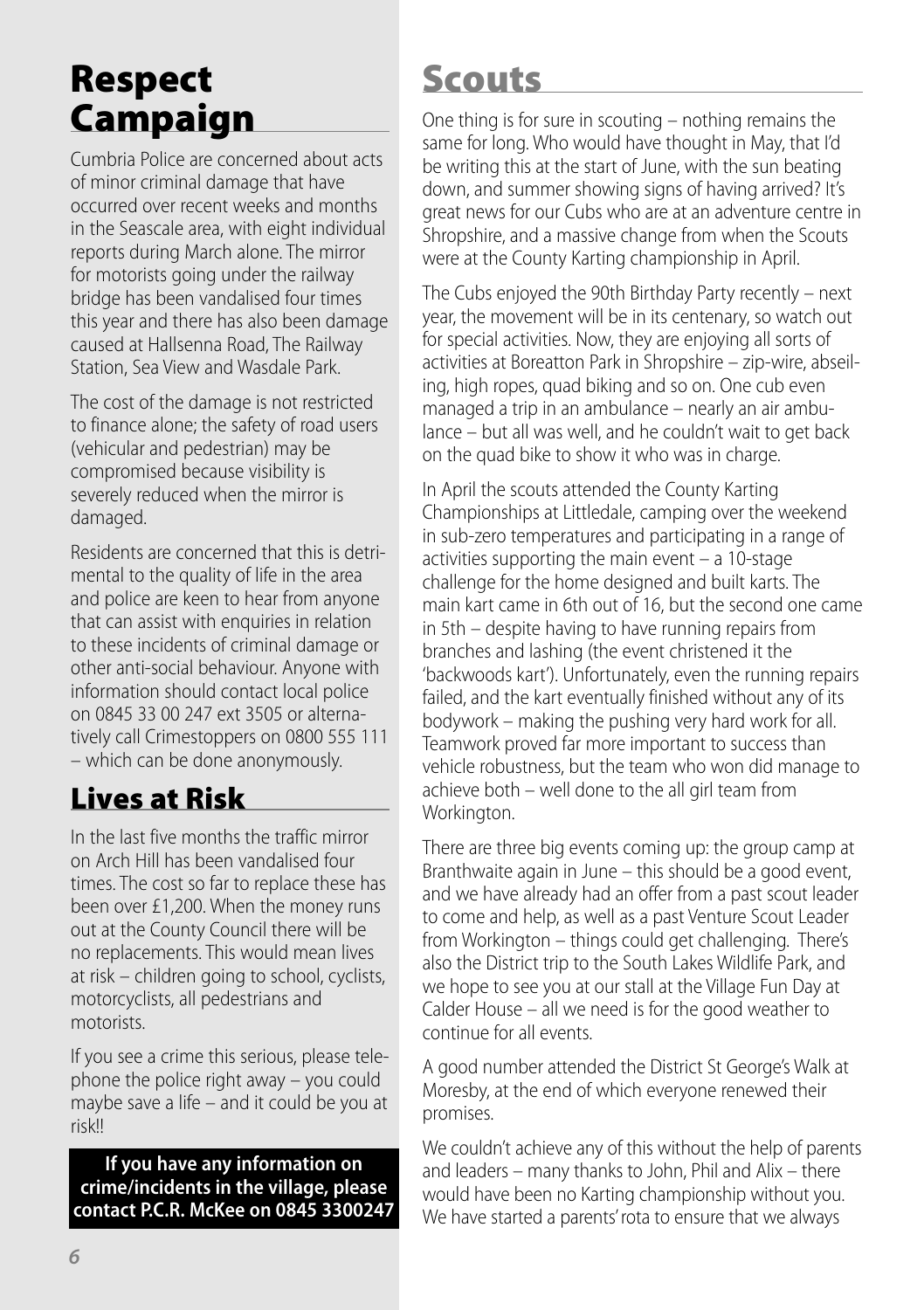have at least two adults present at all times, many thanks to the parents who have helped us with this, and I hope that you've enjoyed the experience as much as we do. So far as leadership goes, Sara has stood down from her role in the District to be able to lead the Cubs and still assist with the Beavers, and that has allowed Alan to move to Scouts – but Alan's time with us may be limited, so we still need to find someone willing to take on the role of Scout Leader – if you're interested in helping in any way, do let me know. On a personal point, many thanks to everyone who stepped in to help while I was out of action.

*Graham Worsnop:* Group Scout Leader, 2nd Seascale Scout Group. Tel: 019467 28296

## **Guides**

In the last newsletter we reported that we had chosen new Patrol Leaders and that we had been on a team building trip to Wastwater Youth Hostel. This exercise, which included choosing new Patrol Seconds, has really paid dividends as we now have six extremely well led patrols which are self-programming many of their activities. The adult leaders are really proud of you all.

We finished last term with an Easter Egg Supper Hike, walking and eating our way from Drigg to Seascale along the beach. Many of our new members chose to make their Promise en route and we were joined by the parents of these

Guides at various stages of the hike.

In addition to our Guide programme evenings, otherwise know as Go For It (GFI) evenings, we have organised a couple of craft evenings, one clean and one messy (!) and a St George's Day themed evening, and we are just starting to use activities from an exciting new resource aimed at helping us to become more aware of human rights and responsibilities.

Events to come during the next few months include the Gosforth Fun Run and the 'Giant Sleepover' when (weather permitting) the girls will be spending the night under the stars (not in tents but really under the stars). This is a national event organised to raise money for the charity 'Childline'. We also have planned more GFI evenings, a beach BBQ and some sessions of camp skills in preparation for County Camp at the beginning of August. This year's Guiding pop concert, known as the BIG GIG will be taking place in London in October and we will be taking a group of 40 from this area to take part in this event.

I would just like to take this opportunity to thank our adult leaders, Chris, Linda, Margaret and Sue W who give up so much of their free time to provide opportunities for the girls, and also our three Young Leaders, Georgia, Sarah and Vicky who provide a valuable link between the 'youngies' and the 'oldies'.

*Sue Smith* 28625



**Seascale Post Office:** Personal Banking Facilities. Deposits and Withdrawals without charges for LloydsTSB, Barclays, Smile, Cahoot, Coop, Alliance and Leicester, National Savings, Clydesdale, Bank of Ireland.

**Seascale Post Office:** HomePhone, Car and Home Insurance, Holiday Insurance, Travel Money, Motor Vehicle Licence Office, Royal Mail and Parcelforce Worldwide access point.

Seascale Post Office: Open at lunchtime Monday to Friday 9:00 to 5:30. Saturday 9:00 to 12:30 49 Gosforth Road, Seascale CA20 1PQ. Tel: 019467 28218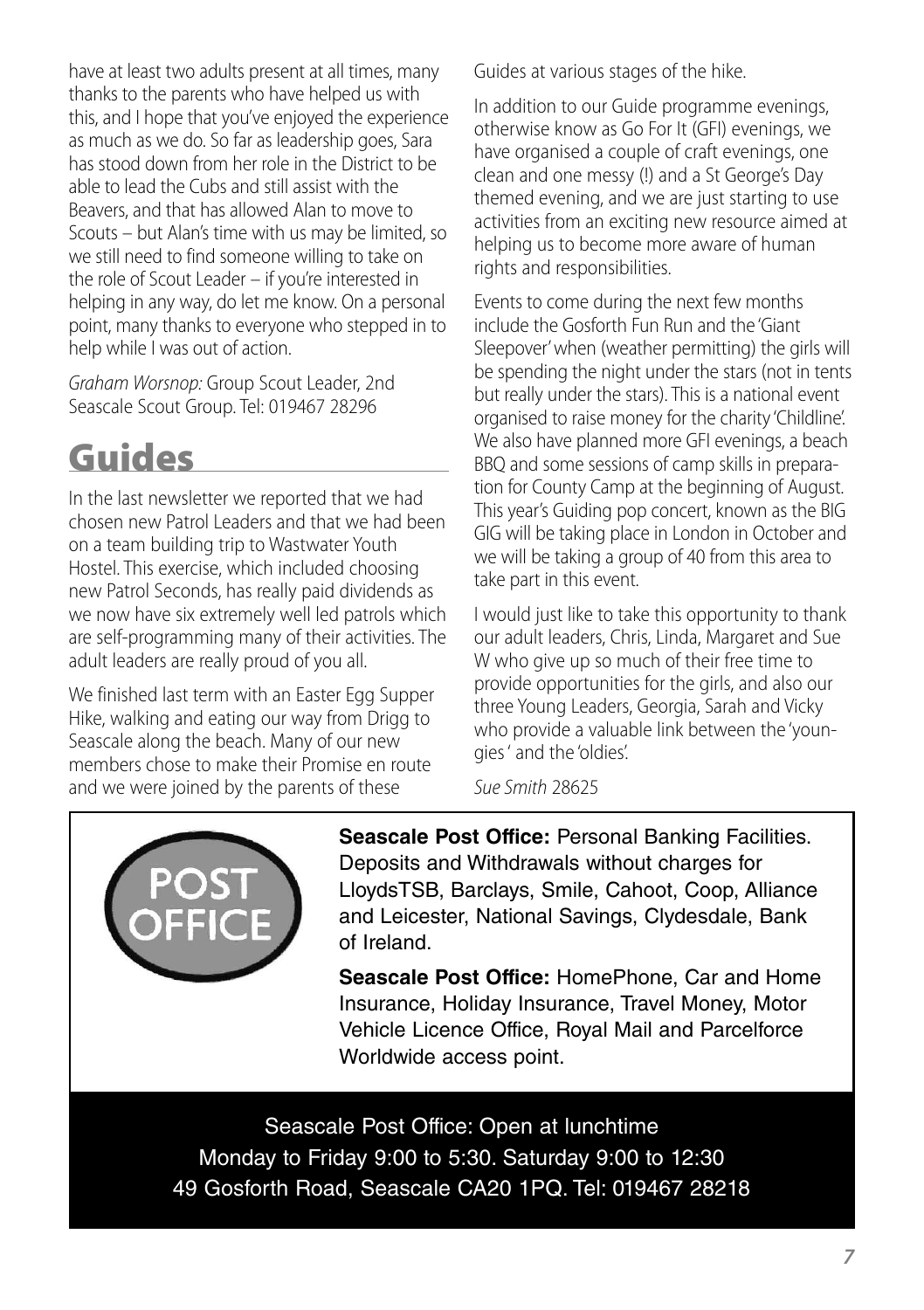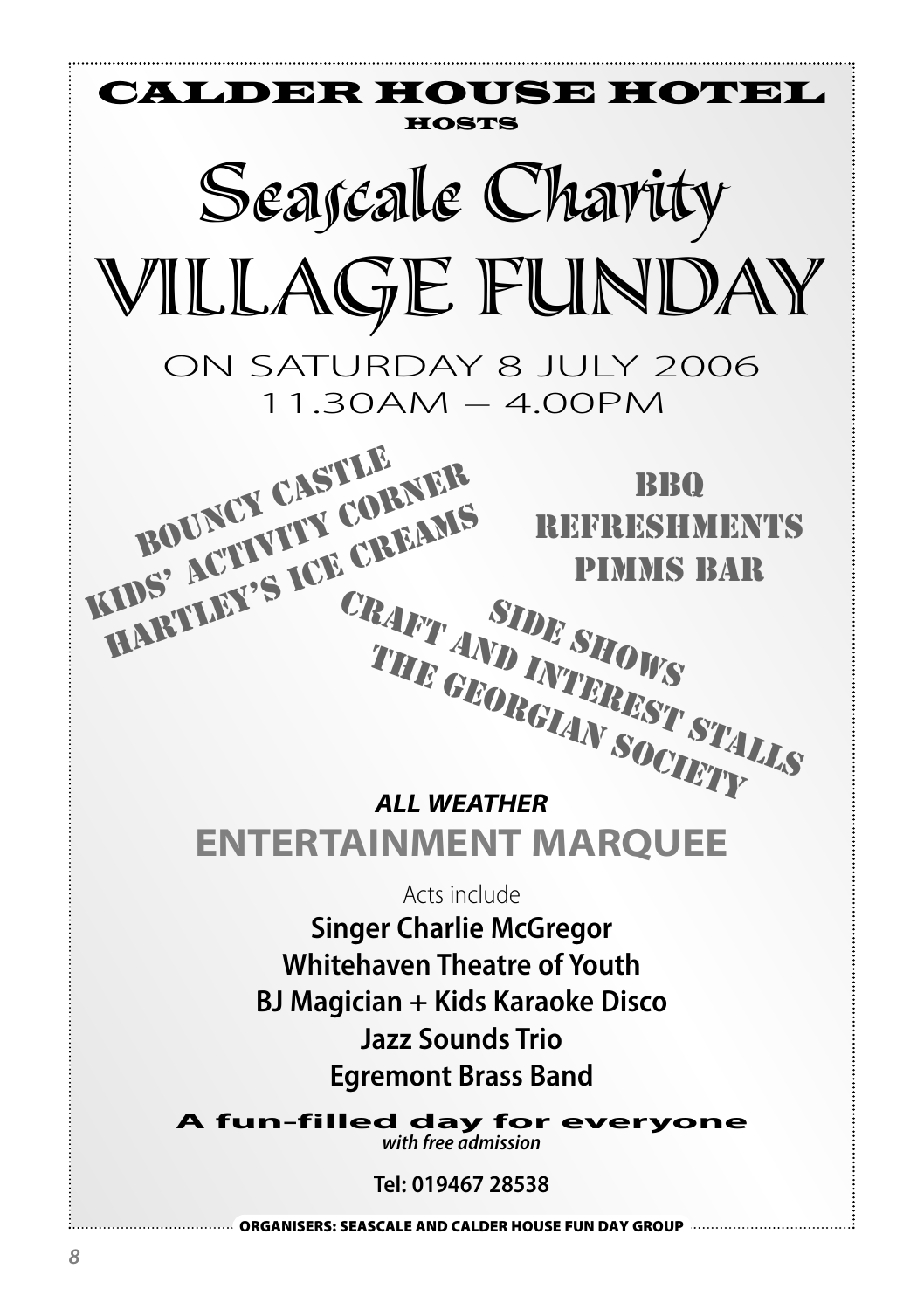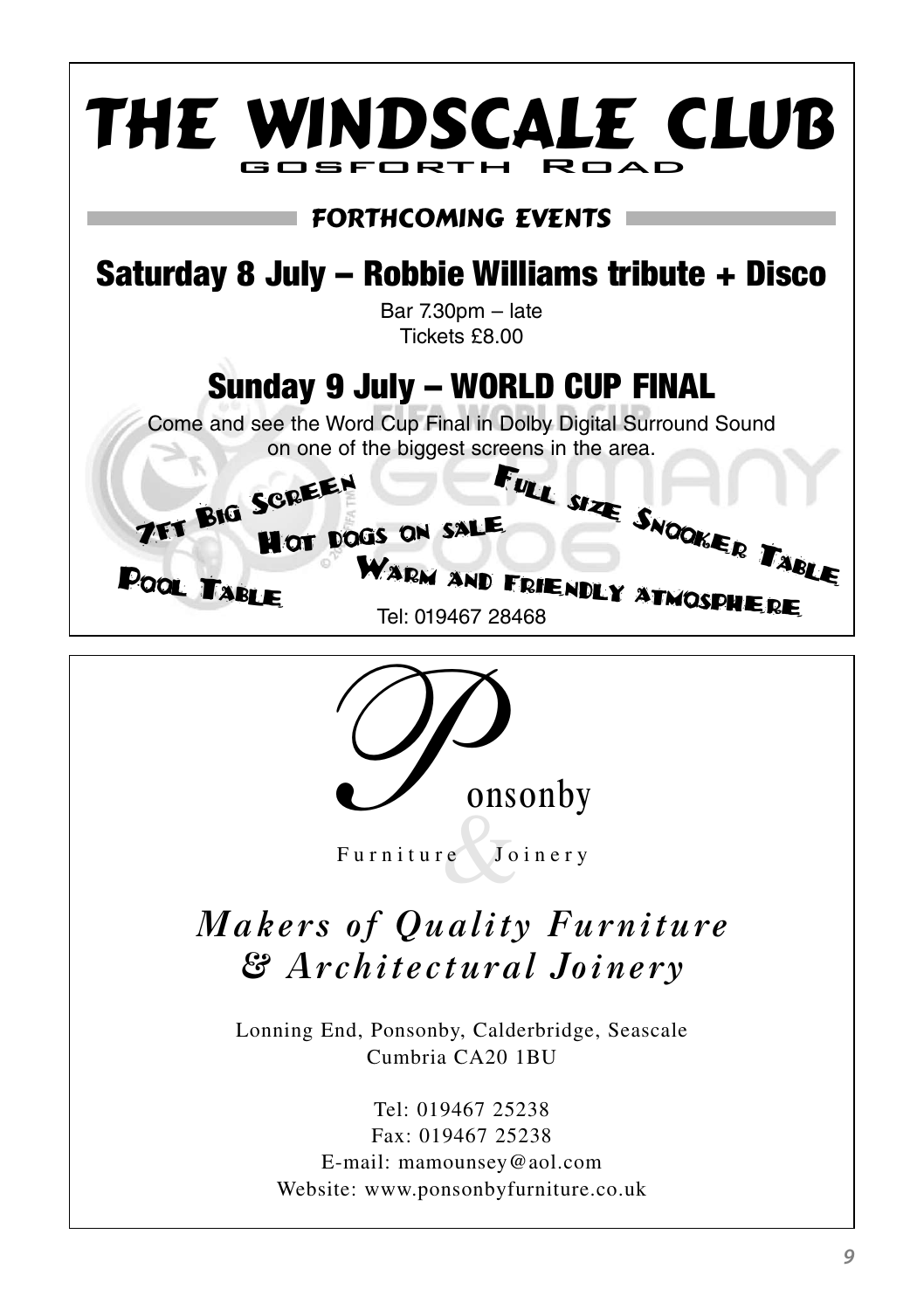## **A Tale of Two Cannon** *by Neville Ramsden*

Many years ago (1909), it would appear that the good burghers of Whitehaven were having a tidyup of their assets. A Seascale resident, who was a business man in Whitehaven, obviously got wind of this event and rather fancied one of the cannons that had once formed part of the defences at Whitehaven docks. He persuaded the Parish Council that it would look just fine on grass banking in front of the Railway Station Café. This was Mr Whittle, of Whittle & Son the Ironmongers of Whitehaven, and he obtained a cannon that had belonged to the Half Moon Battery on the west pier at Whitehaven. This gun battery had been established during the American War of Independence and could have been one of the cannon spiked by John Paul Jones during his famous 1778 raid on Whitehaven. Mr Whittle paid for the gun and its transport to Seascale along with a wooden gun carriage that was made by a local tradesman. The Council had to pay 1 shilling each year to the Furness Railway as rental for this patch of land.

The Whitehaven News reported these events in February 1910 as follows:"The inhabitants of Seascale, Gosforth and Neighbourhood, who have had their mind much agitated and alarmed of late by the so called German scare will have been made easy that no invasion is possible, now that a large CANNON has just been fixed behind the waiting room of Seascale Station, overlooking the sea. It did effective service in the Crimean War, and now in its new position, was a very formidable appearance, and will no doubt have the desired effect of disabusing the minds of the Germans of the feasibility of making an attempt on these shores (if they ever entertained it)."

The 1914-1918 war now played a part in this story, as in 1915 the parish Council, with the consent of Mr Whittle the owner, decided that the gun be buried temporarily where it stands. This was carried out by Mr James Tyson who was a councillor.

It would seem that the Germans were unimpressed by the Seascale Cannon, as they sent the Submarine U-4, which had a gun mounted on its fore deck casing, to this coast firing at various coastal sites. It surfaced off the north pier at

## Whitehaven on the 16th August 1915 and fired

eleven shells at the Lowca Coke Ovens. The shells fell in the surrounding area with no casualties except for the death of one dog. Was this event the reason for the Council hurriedly wanting the cannon buried – so as to be out of sight of passing enemy boats?

After the war life returned to normal in Seascale and in July 1919 the Council paid Mr Whittam of Gosforth £4-10-0 to dig up the cannon and remount it on its carriage that had been stored for the duration in Mr Sharpe's yard. The gun was returned to its rightful place and everything went quiet on the gun front until March 1940 when the Chairman of the Parish Council suggested: "Seeing the price now being paid for scrap we'll sell the gun and with the proceeds make a new fence on the road side of the Dell. It was generally considered that these relics had ceased to have any historical or public interest."

On 3 September 1940 a letter was received from The Ministry of Supply saying that:"it would be quite in order for the Council to dispose of the gun on the Foreshore under the Millom Rural District Council Salvage Scheme and thereby make it available for the National Scrap Scheme."

Villagers should note that it was this fence, paid for by the sale of the cannon, that was recently replaced along the side of the road past the Dell. So ended part one of the cannon story.

#### **Round Two**

About 1996 the thoughts of some of the village elders turned again to the missing cannon. A period of negotiation between Eileen Eastwood and a very friendly Superintendent in Charge of the Eskmeals gun range – Colonel Brown – eventually bore fruit two years later. He was able to locate a 17th Century Rose & Crown cannon at HMS Nelson and arrange for its permanent loan to Seascale Council. The apprentices at Eskmeals both designed and built a new gun-carriage to take this gun. This unit arrived in Seascale in July 1998 and it sat on the grass bank by the Railway Station, as had its predecessor, until the year 2000. In that year the cannon was re-sited onto the castle as part of the millennium celebrations.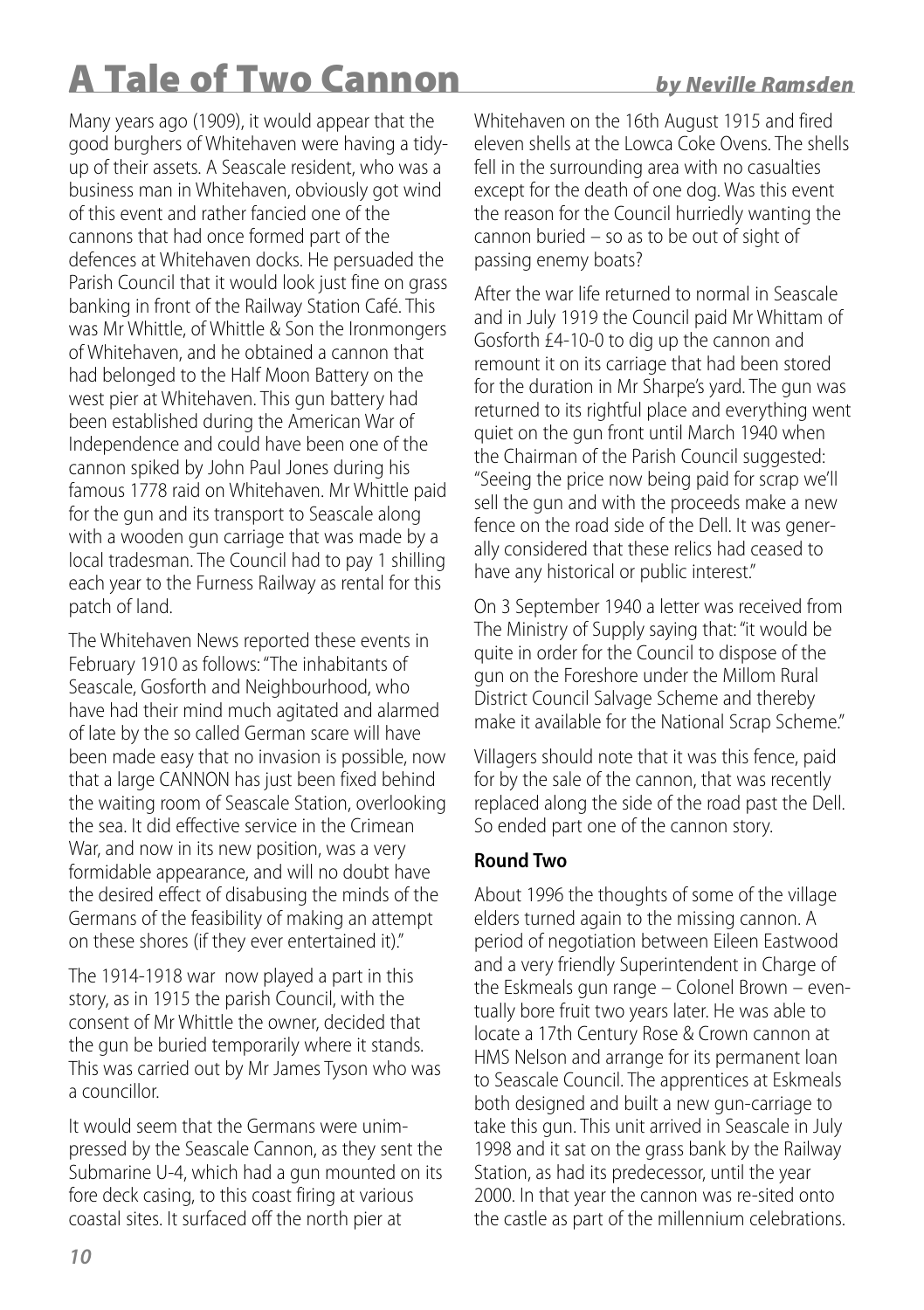



Join the Seascale Stompers and raise money for charity

Every Monday 7.30 - 9.30 at the Windscale Club

All ages welcome

Admission: Adults £2 Children £1 Spectators 50p

£3043 donated to local charities including First Responders, North West Air Ambulance, Mountain Rescue, PALSS, Children in Need and Freemans Hospital last year.

For further details or application for a donation to a charity please contact Chris on 28849, Mim on 27697 or Janet on 28718



*Electrical Appliance Specialists Repairs to washing machines, dishwashers, ovens, hobs, tumble-dryers, microwave ovens, refrigeration etc.*

*All work guaranteed • All makes repaired*

*Tel: 019467 29285 Mob: 07968819560 OUT OF HOURS SERVICE*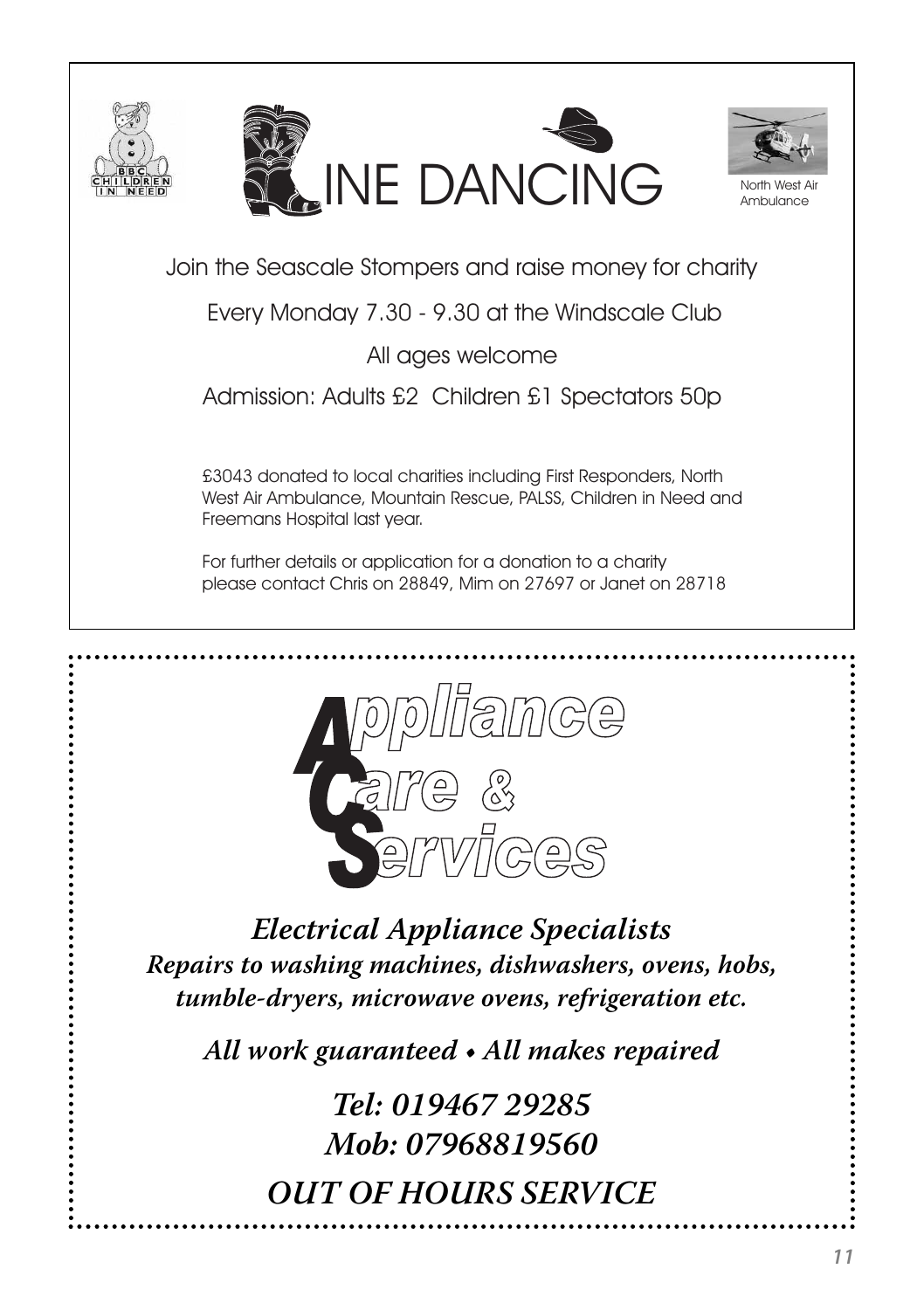## Cumbrian Lodge Seascale

Friendly and attentive staff serving delicious fresh food in a stylish award-winning restaurant

A relaxed and informal atmosphere combined with traditional virtues of quality and value

Cask ale, a carefully-selected wine list and an excellent range of single malts

> **Reservations Tel: 019467 27309 Fax: 019467 27158 www.cumbrianlodge.com**

**Gosforth Road, Seascale, Cumbria CA20 1JG** 

**Open for lunch Tues to Fri 12.00 noon to 2.00 pm And for Dinner Mon to Sat 6.30 pm to 9.30 pm**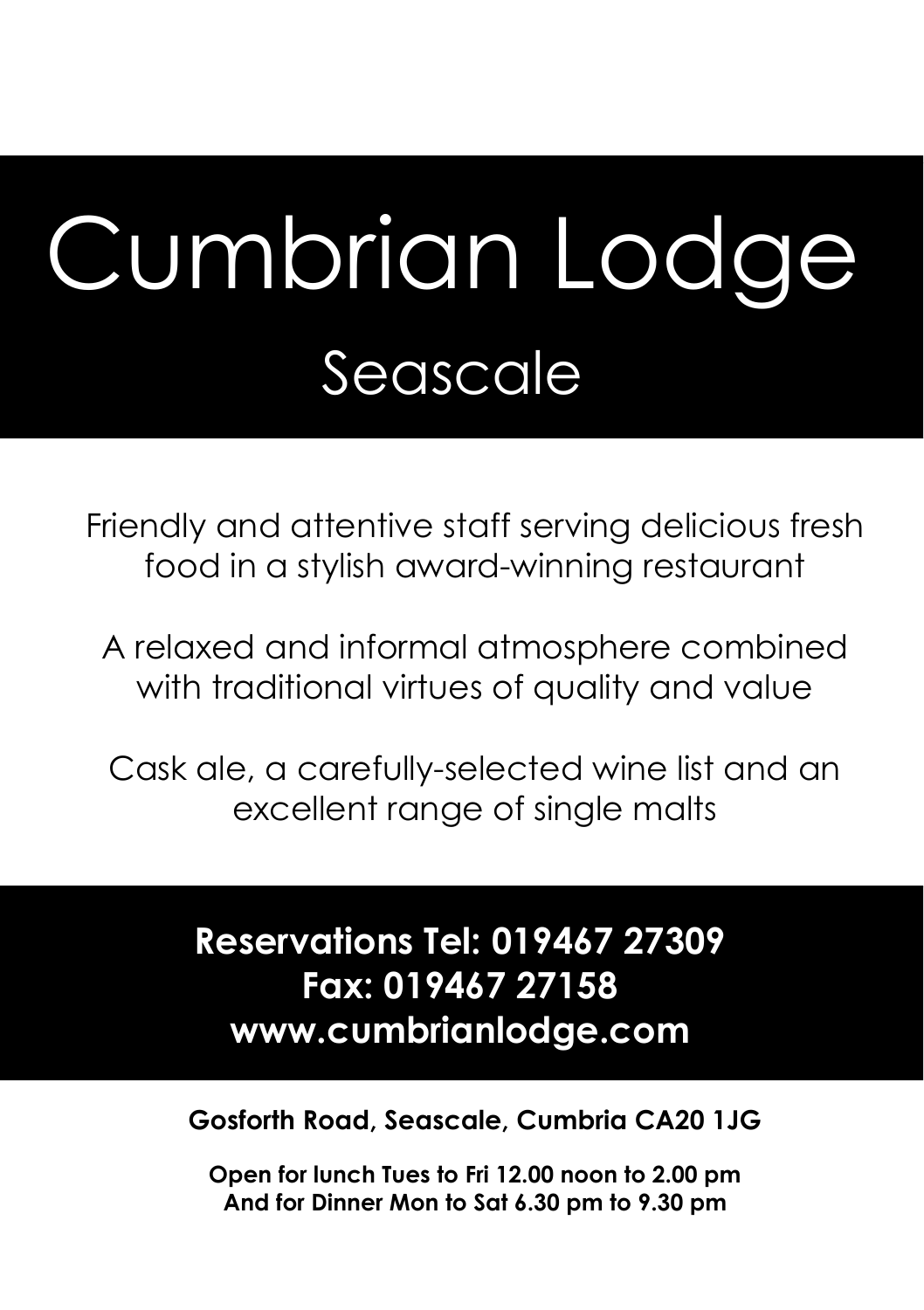## **Seascale Primary School Extra Curricular Success**

Seascale School has had an excellent year, taking part in extra curricular activities throughout the academic year.

The football team has done extremely well this year, winning the 'Sportsman Trophy' in a competition at the Sands Centre, Carlisle.

A mini league took place between local schools and Seascale were the winners. An end of tournament game was arranged at Harecroft School where the presentation of the league trophy took place, and Seascale won that tournament too!

We say a very big thank you to Mr Jim Watson for all his hard work, time and effort given to the football teams over the years. Jim has decided to hang up his boots, but will still be keeping an interest in the school teams!

Our thanks also go to Mrs Rae, who set up the chess club here in school 10 years ago. Mrs Rae has helped and supported the children over the last ten years, with great achievements; she has decided it is time to hand over the running of the club to others. We thank her for all her dedication, time and effort given to the club.

The Cricket team has done very well this year, winning through to the County Final, which takes place at Keswick on Friday 16 June, Good luck to them! Our thanks go to Andy Lee for continually supporting the children during the cricket season and giving up his spare time to come along and coach, train and umpire at events.

We thank all helpers, staff and children of the school who make our extra curricular programme one to be very proud of. Well done to you all!

**AUTUMN NEWSLETTER To be published in October. Please submit articles and items of general interest to news@epic.gb.com by mid-September**



**Have you had an accident and are confused about how to make a claim?** 

First Accident is a leading accident specialist company and is able to provide you with help in pursuing a compensation claim using our nationwide panel of specialist solicitors.

Win or lose, First Accident WON'T CHARGE you for this service PLUS if your claim is successful you will keep 100% of any compensation awarded to you.

First Accident local claims consultants help you with advice on paperwork, procedures etc.

SPEAK TO YOUR LOCAL CONSULTANT Brian Goulding Ref No: FX/192 **07920 28 29 59**

Or you can contact the First Accident head office direct quoting the reference number on our free phone number 0800 161 35 45

*Dressing Rooms Soft Furnishings by Liz Poole*

Curtains, Blinds, Swags & Tails, Loose Covers, Bedspreads, Head-Boards, Table Linen, Upholstery

Tel: 019467 28791 · 27 Coniston Avenue, Seascale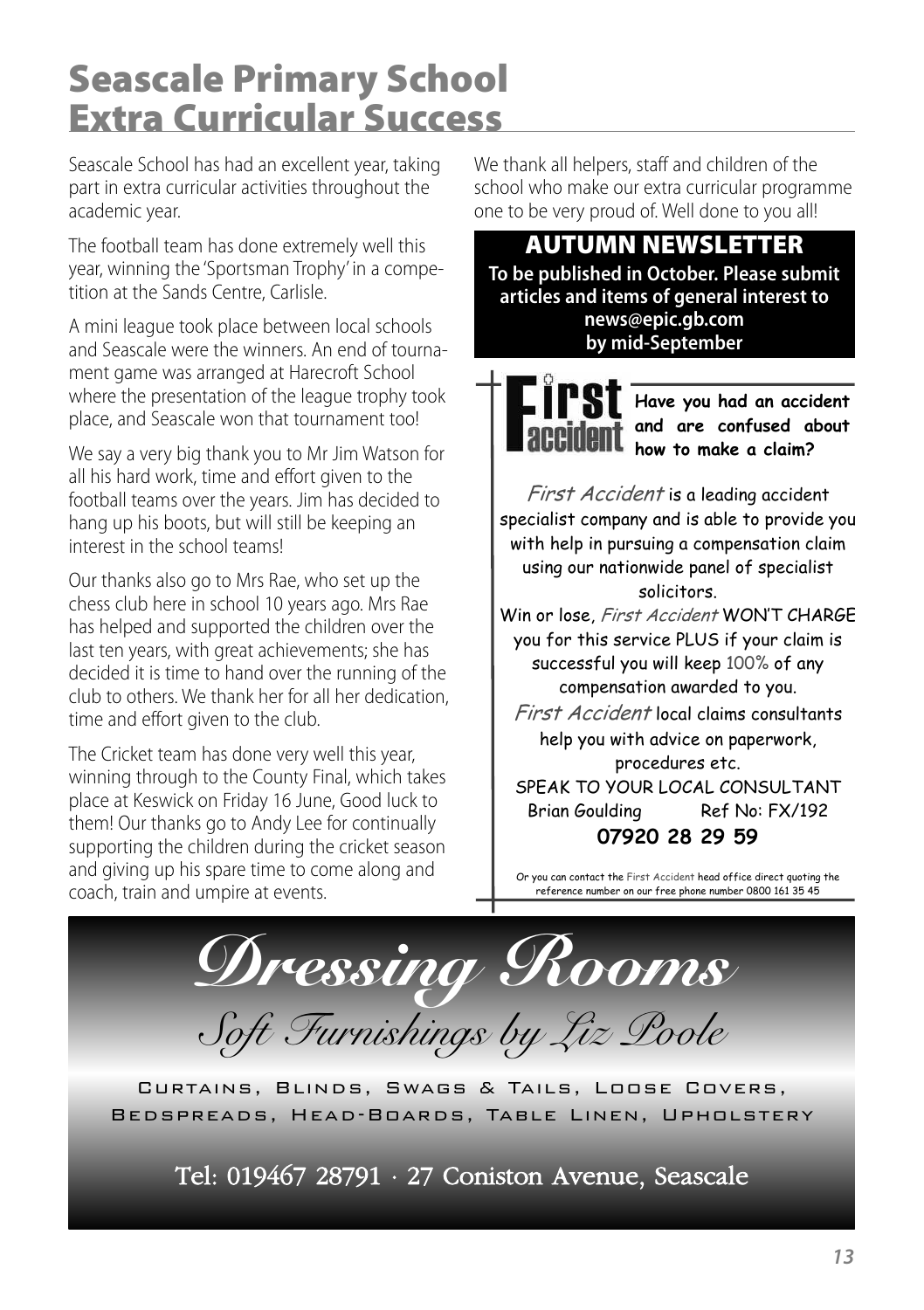## FARMING CRACK

**Big changes are taking place here at Bailey Ground. By the time you read this our new bottling plant should be up and running, bottling our own home produced milk. It has been a very hard, difficult task to complete, frequently let down by suppliers.**

David Moore retired from the milk at the beginning of March. Although it was sooner than we would have liked, with our plant not quite ready, we had no option but to take it on. The opportunity might not have arisen again. A big thank you to all who have stayed with us during the change-over. The service that the Moore family provided over all these years has been extremely difficult to follow. I apologise for any mistakes that we have made – most of them minor, some beyond our control. David and Caroline are still helping us to get the business running as smoothly as possible.

Kate's grandparents, Henry and Jane Moore, used to run a milk round in Seascale from the Howe Farm in the twenties and thirties before Henry's untimely death. In those days they delivered twice a day, milking the cows by hand and making their own butter and cheese. The surplus was taken to Whitehaven by horse and cart and sold on the market. It must have been some job. Delivery around the village was by horse and float. I have heard that there is an old post card or photograph with Henry and his float on it which I have been unable to find, but would love to see.

Henry was David Moore's grandfather Ernest's brother, so in a way the milk round business has been in the family for some considerable time.

We will be bottling our own milk produced here in the village by cows you can see grazing in nearby fields. You really cannot get fewer food miles than that. 'Food miles' is something that is talked about a lot these days (the distance that food travels from point of production to the consumer). Sometimes this involves hundreds or even thousands of miles, passing through several hands and using up all that unnecessary fuel and energy.

We have had several requests to deliver milk in the evening time, especially from those who are working all day: this is something we will be looking at. When we are up and running smoothly we plan to hold several open days when you will be able to come and see for yourselves milk coming straight from the cow to the bottling plant.

There used to be eight farms producing milk in Seascale, now we are the only one still doing it.

**Notes left out for the milkman:**

#### *I have just had a youngster,can I have another one please?*

*Milkman please close the gate: the bluetits have been pecking the lids off the bottles again.*



#### **Wildlife**

Last week while driving near Holmrook service station I swerved to avoid running over a grey squirrel sitting in the middle of the road. After all I have said about how they should be bumped off to protect the red ones, I cannot believe I did not run over it. A recent wildlife survey revealed that second only to the household cat, the grey squirrel is the biggest killer of small song birds.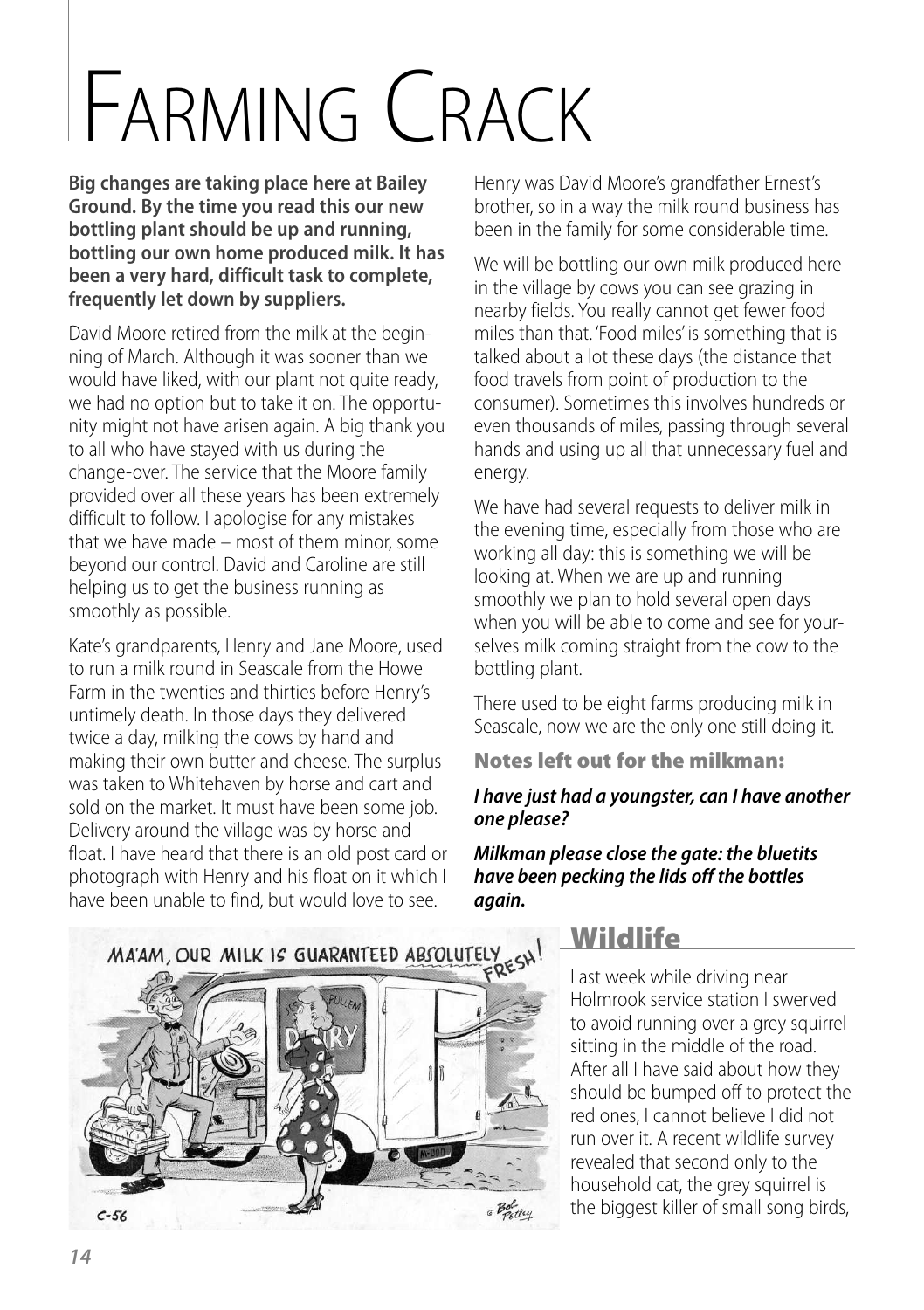## BY KEN MAWSON

not only robbing their nests of eggs and young but also killing the older birds as well. This is something that I did not know. All nests in trees will be easy targets for them.

I, along with lots of other people, are disappointed that BNFL should pick this time of year to cut down the woodlands they own in this area, slap bang in the middle of the nesting season. Why could this job not have been done in winter or at least after the end of the nesting season? There are not many wooded areas round Seascale suitable for nesting birds.

A friend, who owns a house near the golf course, recently had some broken windows replaced in his garage. This had been caused by stray golf balls. Investigating the reason why the swallows were going beserk he found that several of them had nested in the garage, so he removed one of the panes of glass to let them back in. It is nice to hear a story like that now and then.

There is an old farming saying,"When you own livestock, dead stock is never far away". Unfortunately this can prove to be true. The day the last newsletter came out containing the story



about our pet sheep Tracey that liked to live with the cows, we found her dead in the cattle shed, just days before she was due to give birth to her lambs; a heartbreaking sight.

#### **Weather permitting...**

Did you know that hourly updates of weather information, including pressure, temperature, wind speed/direction at St Bees Head are available on the web? Check it out here...

http://www.meto.gov.uk/weather/europe/uk/obs /stbees.html



Fresh milk produced pasteurised and bottled in Seascale, delibered to pour door. Also eggs, cream, potatoes, and other local products.

Ken, Kate, Stephen and Ríchard Mawson Tel: 28278